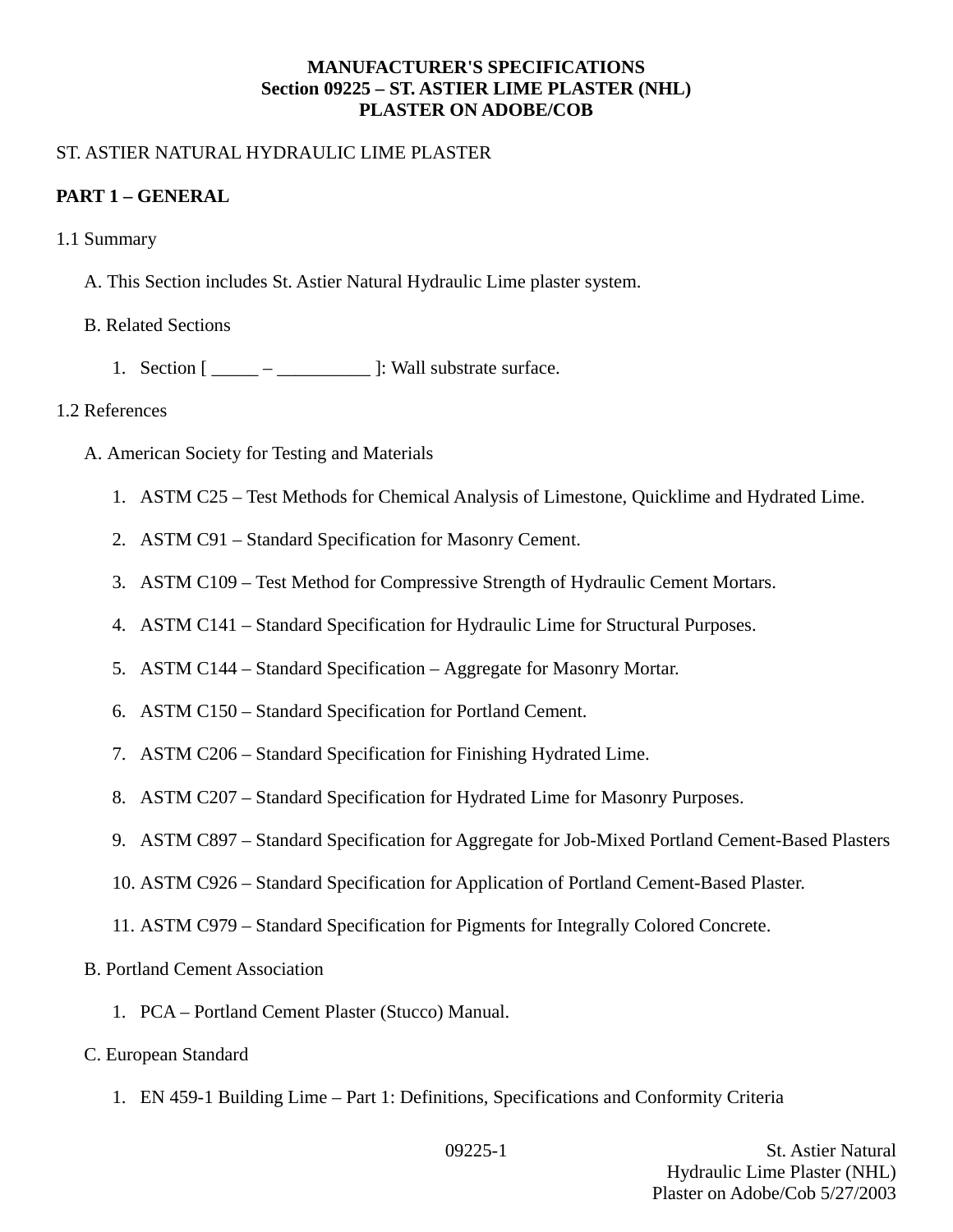- 2. EN 459-2 Building Lime Part 2: Test Methods
- 3. EN 459-3 Building Lime Part 3: Conformity Evaluation
- 1.3 Performance Requirements
	- A. Structure to be designed in such a way as to minimize the transfer of stress from building to plaster skin.
- 1.4 Submittals
	- A. Section 01330 Submittal Procedures: Submittal Procedures.
	- B. Product Data: Submit data on plaster materials, characteristics and limitations of products specified.
	- C. Samples: Submit two samples, 12 inch by 12 inch in size, illustrating finish color and texture.
- 1.5 Quality Assurance
	- A. Perform Work in accordance with Manufacturer's Instructions
- 1.6 Qualifications
	- A. Manufacturer: All St. Astier NHL shall be obtained from: LimeWorks.us 3145 State Road Telford, PA 18969 215-536-6706 215-453-1310 Fax info@limeworks.us  [www.Lime](http://www.LimeWorks.us/) *[Works](http://www.LimeWorks.us/)*[.us](http://www.LimeWorks.us/)

Or its authorized distributors.

B. Installer: Company specializing in performing plaster/stucco work with minimum of three (3) years

experience.

- 1.7 Mock-up
	- A. Section 01400 Quality Requirements: Requirements for mock-up.
	- B. Construct mock-up, \_\_\_ feet long by \_\_\_\_ inch wide, including exterior and interior wall and ceiling

system illustrating surface finish and color.

- C. Locate where directed by Architect.
- D. [Incorporate accepted mock-up as part of Work.]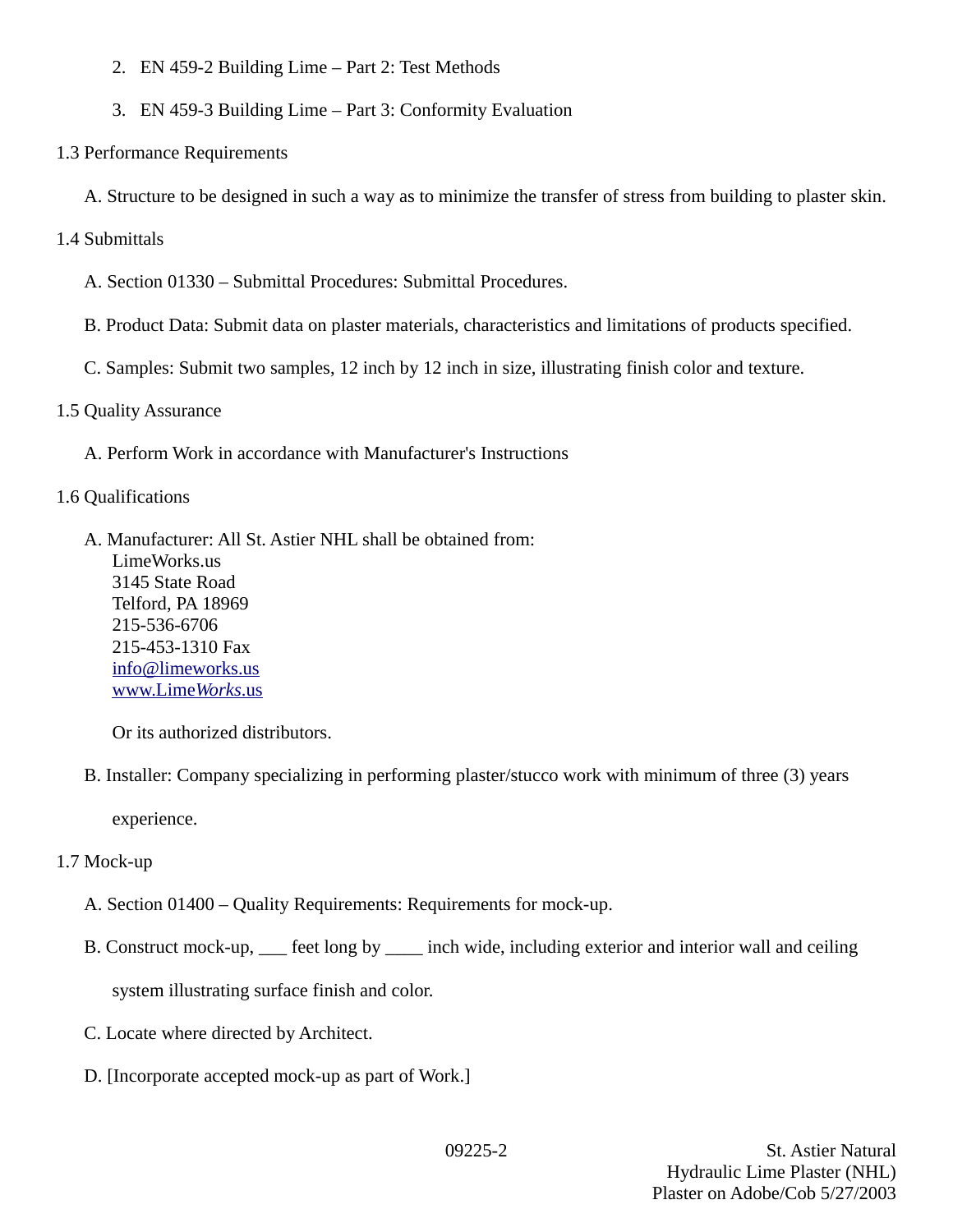#### 1.8 Pre-Installation Meetings

- A. Section 1300 Administrative Requirements: Pre-Installation Meeting.
- B. Convene minimum one week prior to commencing work of this SECTION.
- 1.9 Environmental Requirements
	- A. Provide environmental conditions at areas where Work of this SECTION is being performed to allow limeplaster to properly cure.
	- B. Take precautionary measures necessary to assure that excessive temperature changes do not occur.
	- C. Do not apply limeplaster unless minimum ambient temperature of 45 degrees F and a maximum of 85 degrees F has been and continues to be maintained for a minimum of 48 hours prior to application and until plaster is cured.
	- D. Hot Weather Requirements: Protect limeplaster from uneven and excessive evaporation during dry, hot weather. Provide tarping over the outside of all scaffolding.

## **PART 2 – PRODUCTS**

2.1 Lime Plaster (NHL)

### A. Manufacturer

- 1. CESA Imported and distributed by Lime*Works*.us
- 2. Substitutions not permitted.

### 2.2 Components

- A. Plaster Base Materials
	- 1. Binder: St. Astier Natural Hydraulic Lime [NHL 3.5] [NHL 2].
	- 2. Aggregate: Natural or Manufactured Sharp Sand with at least 4 grades forming a substantial part of the sand and no more than 3% of particles smaller than grade #200 (0.075mm).
	- 3. [Pre-Mix: Ecologic G, Ecomortar G.]
	- 4. [Fibers: \_ inch nominal length glass fibers meeting requirements of ASTM C1116.] [Fibers: animal hair]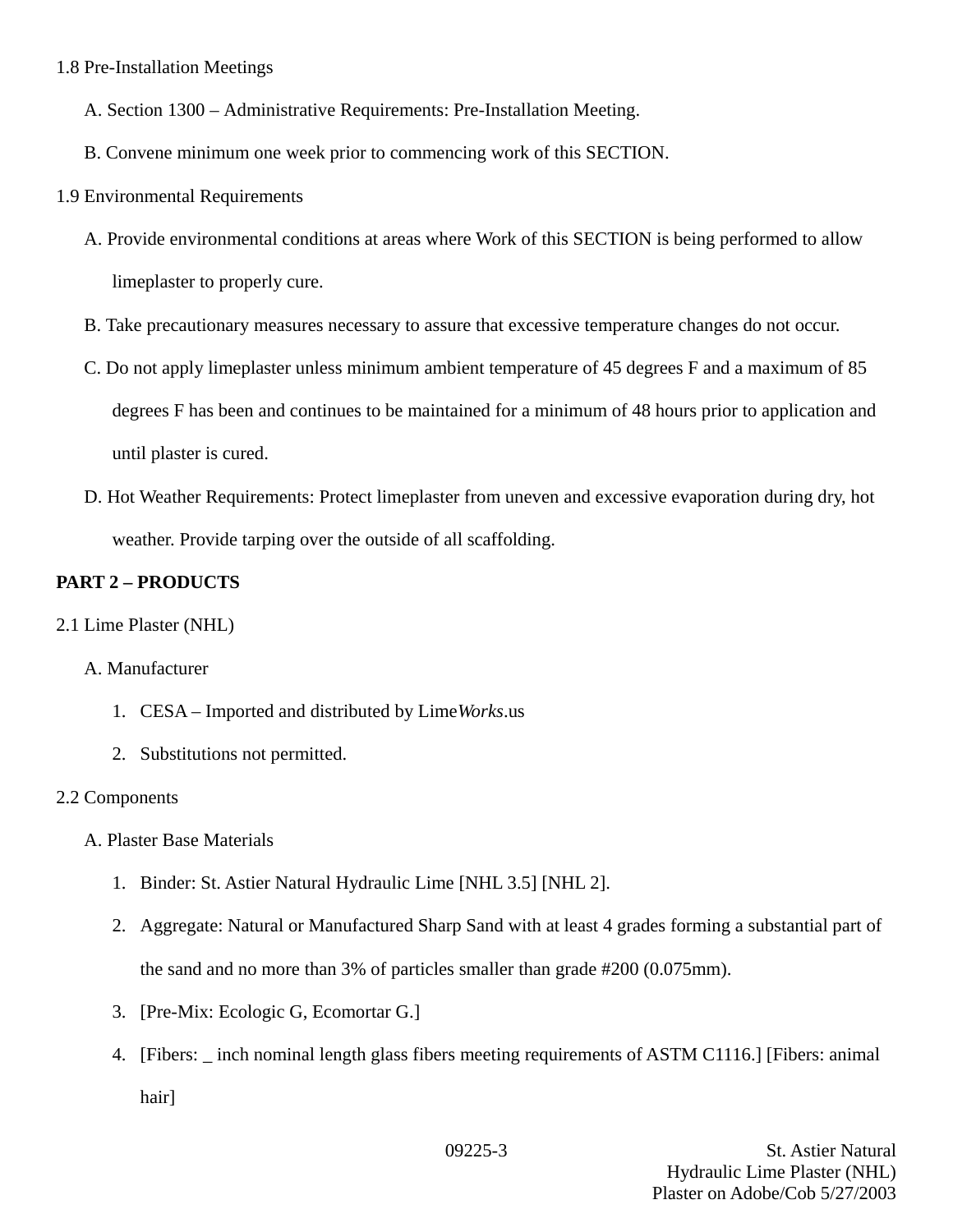#### B. Plaster Finish Materials

- 1. Binder: St. Astier Natural Hydraulic Lime NHL 2.
- 2. [Pre-Mix: Ecologic F, Ecomortar F.]
- 3. Color Pigment: ASTM C979 mineral oxide type, [\_\_\_\_]color.
- 4. Water: Clean, fresh, potable and free of mineral or organic matter capable of affecting plaster.

## C. Finish Aggregate.

1. Aggregate: Natural or Manufactured Sharp Sand with at least 4 grades forming a substantial part of the sand and no more than 3% of particles smaller than grade #200 (0.075mm).

### 2.3 Mixes

- A. Limewater: 1 part NHL 2 and 20 parts water.
- B. Scratch Coat: 1 part NHL 3.5 and [1.5] [2] parts of sand, proportioned by volume.

[1. Fiber Reinforcement: add [fiber] [hair] to scratch coat]

- C. Brown Coats: [1 part NHL 3.5 and [2] [2.5] parts of sand, proportioned by volume.] [Ready-Mix: Ecologic G, Ecomortar G]
- D. Finish Coat: [1 part NHL 2 and [2.5] [3] parts of sand, proportioned by volume.] [Ready-Mix: Ecologic

F, Ecomortar F]

- E. Mix only as much plaster as can be used prior to initial set.
- F. [Add color pigments to finish coat.]
- G. Mix materials dry, to uniform color and consistency, before adding water.
- H. Protect mixtures from freezing, frost, contamination, and excessive evaporation.

## **PART 3 – EXECUTION**

- 3.1 Examination
	- A. Section 01300 Administrative Requirements: Coordination and project conditions.
	- B. Verify that the surface is sound enough to receive the plater coat. [Remove all loose material].
- 3.2 Preparation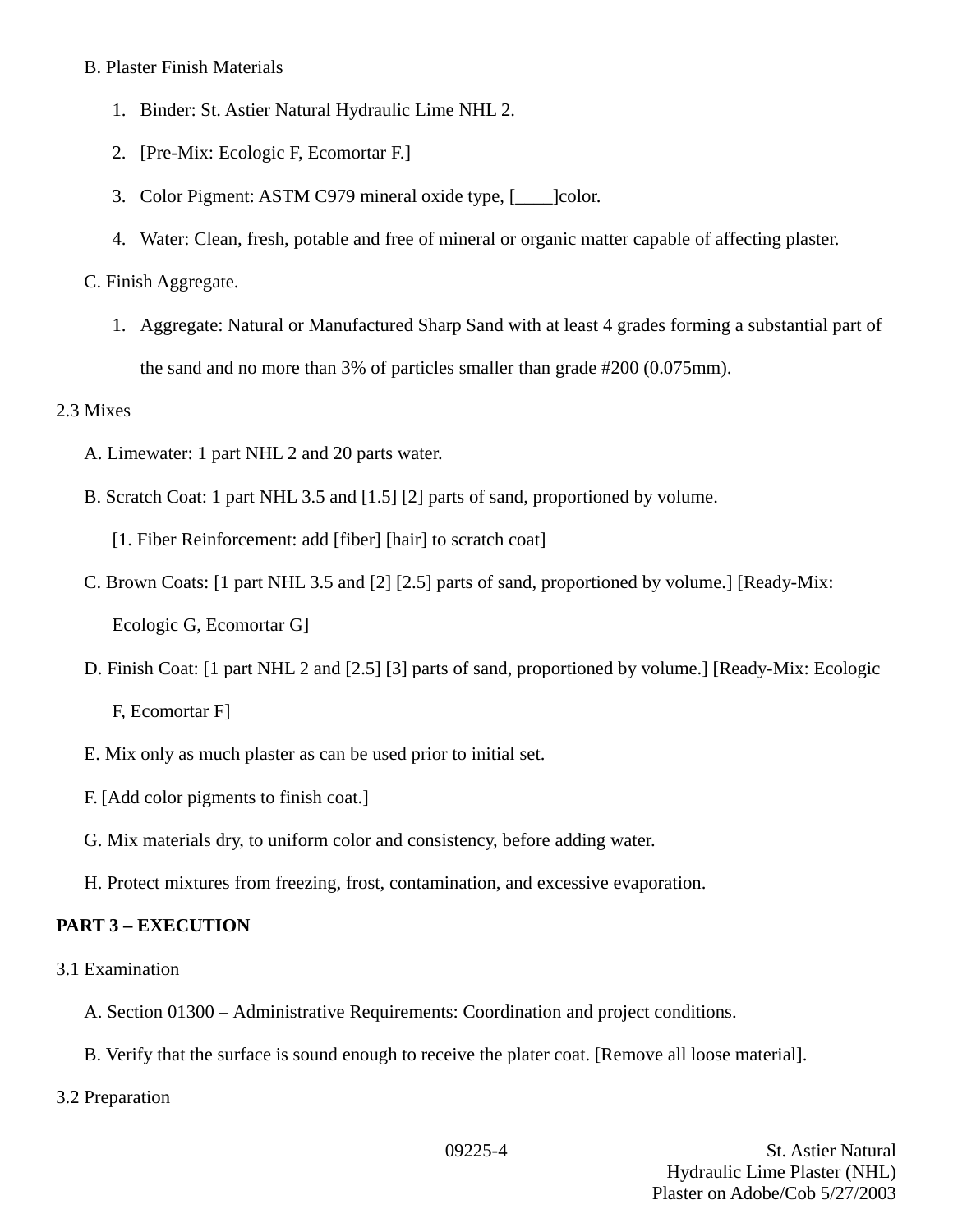A. [Remove all friable materials and after cleaning, dampen with a 1:20 solution of NHL 2 applied in two

coats.]

B. Mist surfaces to reduce excessive suction.

# 3.3 Installation

- A. [Installation of Accessories:]
	- 1. [Install accessories in accordance with ASTM C1063.]
	- 2. [Place corner bead at external wall corners.]
	- 3. [Place casing beads at terminations of plaster finish. Butt and align ends. Secure rigidly in place.]
	- 4. [Install door and glazed frames plumb and level in opening. Secure rigidly in place.]

# B. [Control and Expansion Joints:]

- 1. [Install interior control and expansion joints.]
- 2. [Install exterior contraction joints after initial set, scribed as indicated on Drawings by cutting through 2/3 of lime plaster depth, neatly, in straight lines.]
- 3. [For horizontal exterior surfaces, install control and expansion joints as indicated on Drawings.]
- 4. [For vertical exterior surfaces, install control and expansion joints as indicated on Drawings.]

# C. Plastering

- 1. Apply plaster in accordance with manufacturer's instructions.
- 2. Apply scratch [dash bond] coat to a nominal thickness of 3/8 inch, and brown coat to nominal thickness of [3/8] inch over cob/adobe surfaces.
- 3. Apply finish coat to a nominal thickness of [1/8] [3/16] [1/4] inch.
- 4. After curing, dampen previous coat prior to applying finish coat. ALLOW 7 to 10 DAYS BETWEEN COATS.
- 5. Apply finish coat [to indicated color and texture.] [to [light dash] [medium dash] [heavy dash] [fine sand float] [medium sand float] [heavy sand float] [combed] [glacier] [aggregate surfaced]

[ $\frac{1}{\sqrt{2}}$ ] texture with selected color.